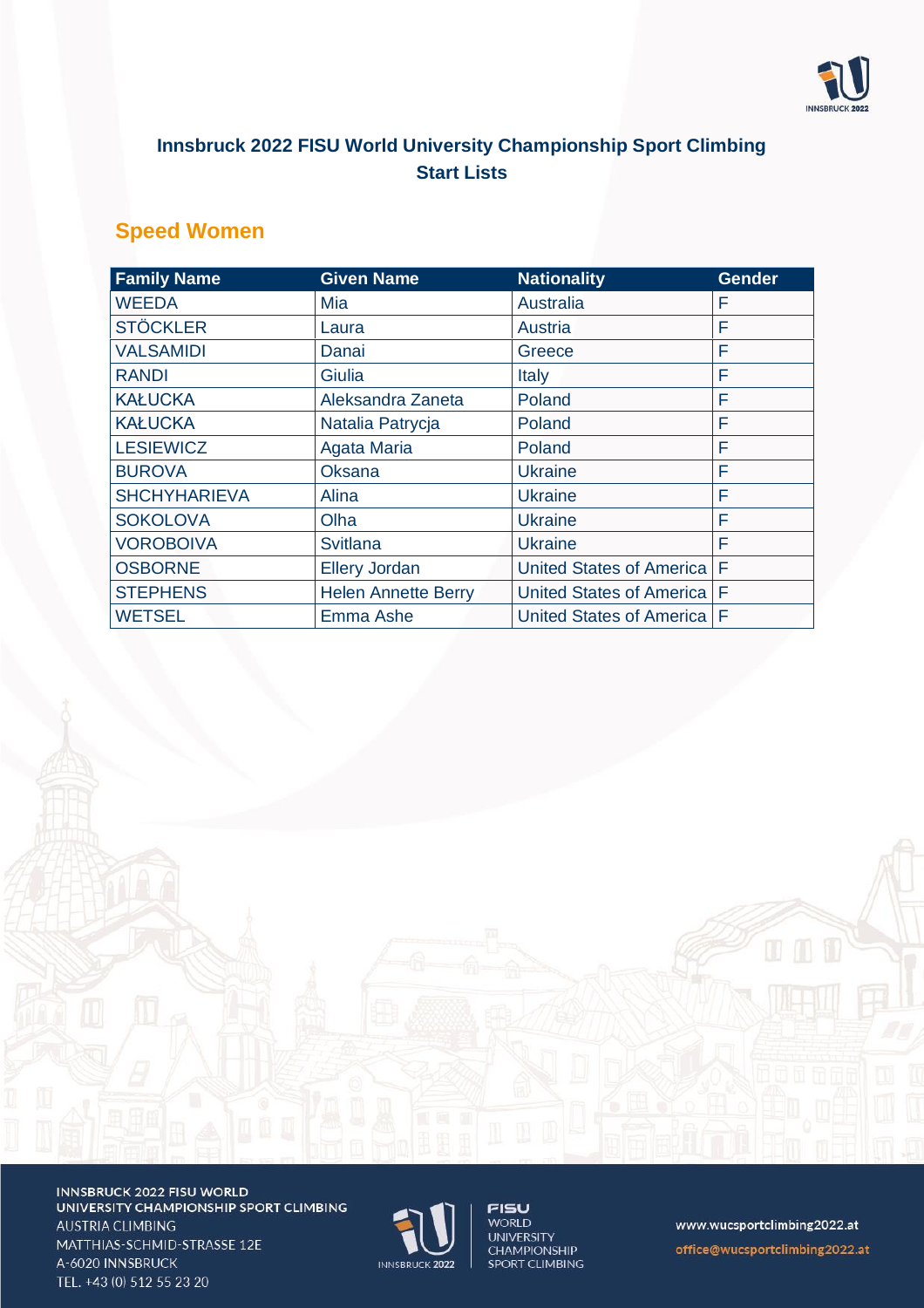

# **Speed Men**

| <b>Family Name</b>      | <b>Given Name</b>            | <b>Nationality</b>              | <b>Gender</b> |
|-------------------------|------------------------------|---------------------------------|---------------|
| <b>STERNIK SEPIURKA</b> | Valentin                     | Argentina                       | M             |
| <b>SUAREZ MUNNE</b>     | <b>Gustavo Gabriel</b>       | Argentina                       | M             |
| <b>KNAPP</b>            | Lukas                        | <b>Austria</b>                  | M             |
| <b>PLANGGER</b>         | <b>Tobias</b>                | <b>Austria</b>                  | M             |
| <b>ZEDLER</b>           | <b>Dorian</b>                | Germany                         | M             |
| <b>NOEL-BAKER</b>       | <b>John Philip</b>           | Greece                          | M             |
| <b>VALSAMIDIS</b>       | <b>Matthaios</b>             | Greece                          | M             |
| <b>BIASSONI</b>         | Andrea                       | <b>Italy</b>                    | M             |
| <b>CINGARI</b>          | Alessandro                   | <b>Italy</b>                    | M             |
| <b>ZURLONI</b>          | <b>Matteo</b>                | Italy                           | M             |
| <b>KAJI</b>             | <b>Akihisa</b>               | Japan                           | M             |
| <b>OMASA</b>            | Ryo                          | Japan                           | M             |
| <b>TAKEDA</b>           | Hajime                       | Japan                           | M             |
| <b>LEIPUS</b>           | <b>Joris</b>                 | Lithuania                       | M             |
| <b>POLDEWSKI</b>        | <b>Bartlomiej Aleksander</b> | Poland                          | M             |
| <b>KIM</b>              | Daeseong                     | Republic of Korea               | M             |
| <b>RIVAS DOMÍNGUEZ</b>  | Alejandro                    | Spain                           | M             |
| <b>HLUSHKO</b>          | <b>Artem</b>                 | <b>Ukraine</b>                  | M             |
| <b>ILIUKHIN</b>         | <b>Dmytro</b>                | <b>Ukraine</b>                  | M             |
| <b>TKACH</b>            | Yaroslav                     | <b>Ukraine</b>                  | M             |
| <b>GODDARD</b>          | <b>Aidan Walters</b>         | <b>United States of America</b> | M             |
| <b>MONTELLA</b>         | <b>Nicholas</b>              | <b>United States of America</b> | M             |
| <b>NIXON</b>            | <b>Brendan Kemp</b>          | <b>United States of America</b> | M             |
| <b>SKOLNIK</b>          | Darren Joshua                | United States of America        | M             |

INNSBRUCK 2022 FISU WORLD UNIVERSITY CHAMPIONSHIP SPORT CLIMBING **AUSTRIA CLIMBING** MATTHIAS-SCHMID-STRASSE 12E A-6020 INNSBRUCK TEL. +43 (0) 512 55 23 20



**FISU PIBU<br>WORLD<br>UNIVERSITY<br>CHAMPIONSHIP<br>SPORT CLIMBING**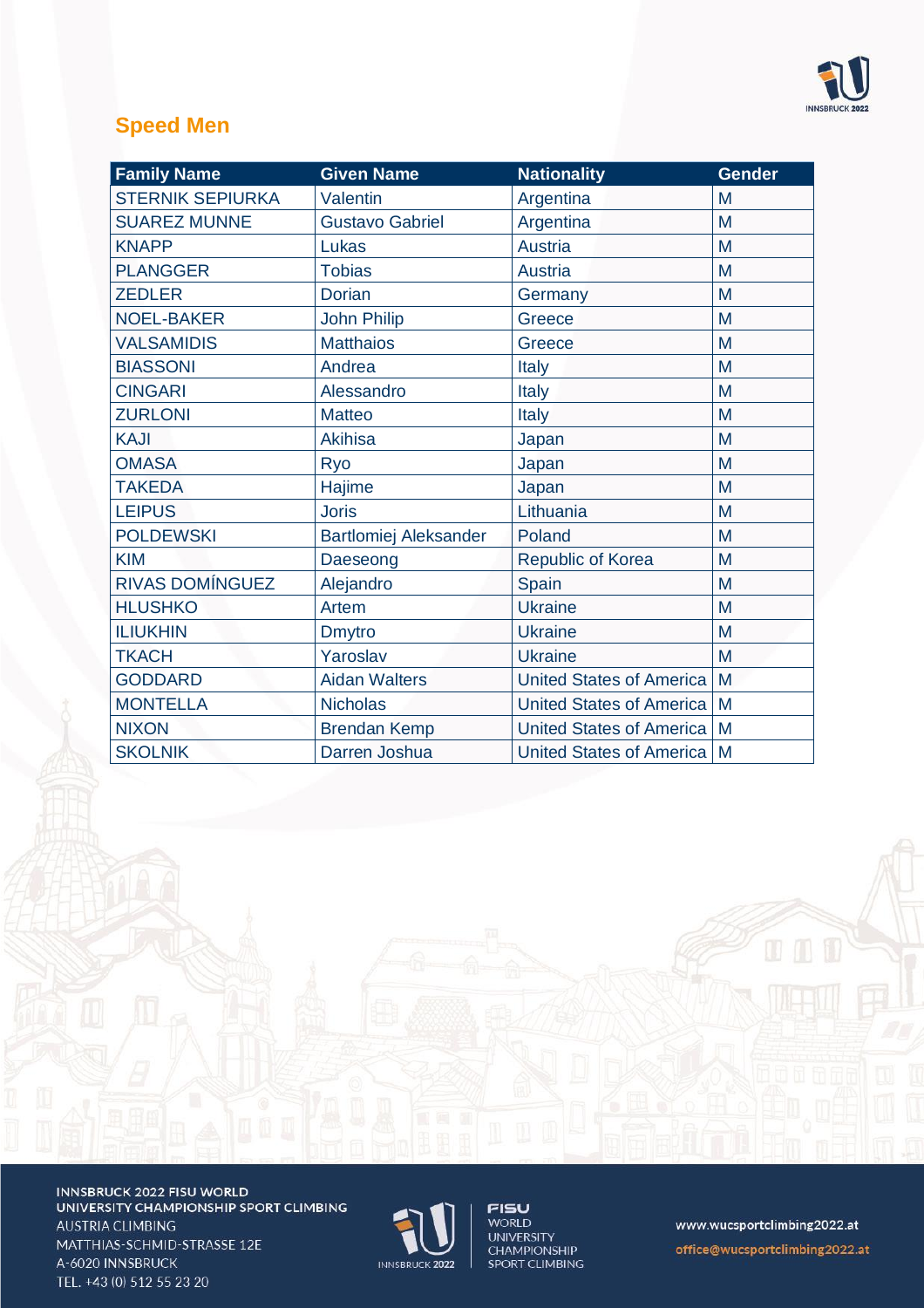

#### **Lead Women:**

| <b>Family Name</b>      | <b>Given Name</b>           | <b>Nationality</b>              | <b>Gender</b> |
|-------------------------|-----------------------------|---------------------------------|---------------|
| <b>AGUADO</b>           | Maria Valentina             | Argentina                       | F             |
| <b>BECERRA SPERANZA</b> | Rocio Ailen                 | Argentina                       | F             |
| <b>WEEDA</b>            | Mia                         | <b>Australia</b>                | Ë             |
| <b>FISER</b>            | Julia                       | <b>Austria</b>                  | F             |
| <b>PÖTZI</b>            | <b>Mattea</b>               | <b>Austria</b>                  | Ë             |
| <b>SCHOIBL</b>          | Celina                      | <b>Austria</b>                  | F             |
| <b>SCHUBERT</b>         | Hannah                      | <b>Austria</b>                  | F             |
| <b>KALLIA</b>           | Evdoxia Aikaterini          | Greece                          | F             |
| <b>LIOUNI</b>           | Athanasia                   | Greece                          | F             |
| <b>VALSAMIDI</b>        | Danai                       | Greece                          | F             |
| <b>MEDICI</b>           | Giulia                      | Italy                           | F             |
| <b>MESSNER</b>          | Jana                        | Italy                           | F             |
| <b>SANIN</b>            | Jana                        | Italy                           | F             |
| <b>ABE</b>              | Momoko                      | Japan                           | F             |
| <b>KAKIZAKI</b>         | Miu                         | Japan                           | F             |
| <b>NAKAGAWA</b>         | Ryu                         | Japan                           | F             |
| <b>KUME</b>             | Nonoha                      | Japan                           | F             |
| <b>AOYAGI</b>           | Mia                         | Japan                           | F             |
| <b>KENDERDINE</b>       | <b>Phoebe Irene Brutton</b> | <b>New Zealand</b>              | F             |
| <b>KUPŚ</b>             | <b>Ida Anna</b>             | Poland                          | F             |
| <b>MICHALKOVA</b>       | Vanda                       | Slovakia                        | F             |
| <b>PIRC</b>             | <b>Brina</b>                | Slovenia                        | F             |
| <b>SKVARC BOZIC</b>     | Kaja                        | Slovenia                        | F             |
| <b>VERBUC</b>           | Julija                      | Slovenia                        | F             |
| <b>KORYTTSEVA</b>       | Valeriia                    | <b>Ukraine</b>                  | F             |
| <b>SOKOLOVA</b>         | Olha                        | <b>Ukraine</b>                  | F             |
| <b>TARNOVETSKA</b>      | Anastasiia                  | <b>Ukraine</b>                  | F             |
| <b>TISHCHENKO</b>       | Anastasiia                  | <b>Ukraine</b>                  | F             |
| <b>COSCOY</b>           | Cloe                        | <b>United States of America</b> | F             |
| <b>COSTANZA</b>         | <b>Melina Lea</b>           | <b>United States of America</b> | F             |
| <b>MADERE</b>           | <b>Maya Flores</b>          | <b>United States of America</b> | F             |
| <b>SANDERS</b>          | <b>Nekaia Erin</b>          | <b>United States of America</b> | F             |
| <b>STEPHENS</b>         | <b>Helen Annette Berry</b>  | <b>United States of America</b> | F             |

INNSBRUCK 2022 FISU WORLD UNIVERSITY CHAMPIONSHIP SPORT CLIMBING **AUSTRIA CLIMBING** MATTHIAS-SCHMID-STRASSE 12E A-6020 INNSBRUCK TEL. +43 (0) 512 55 23 20



**FISU PIBU<br>WORLD<br>UNIVERSITY<br>CHAMPIONSHIP<br>SPORT CLIMBING**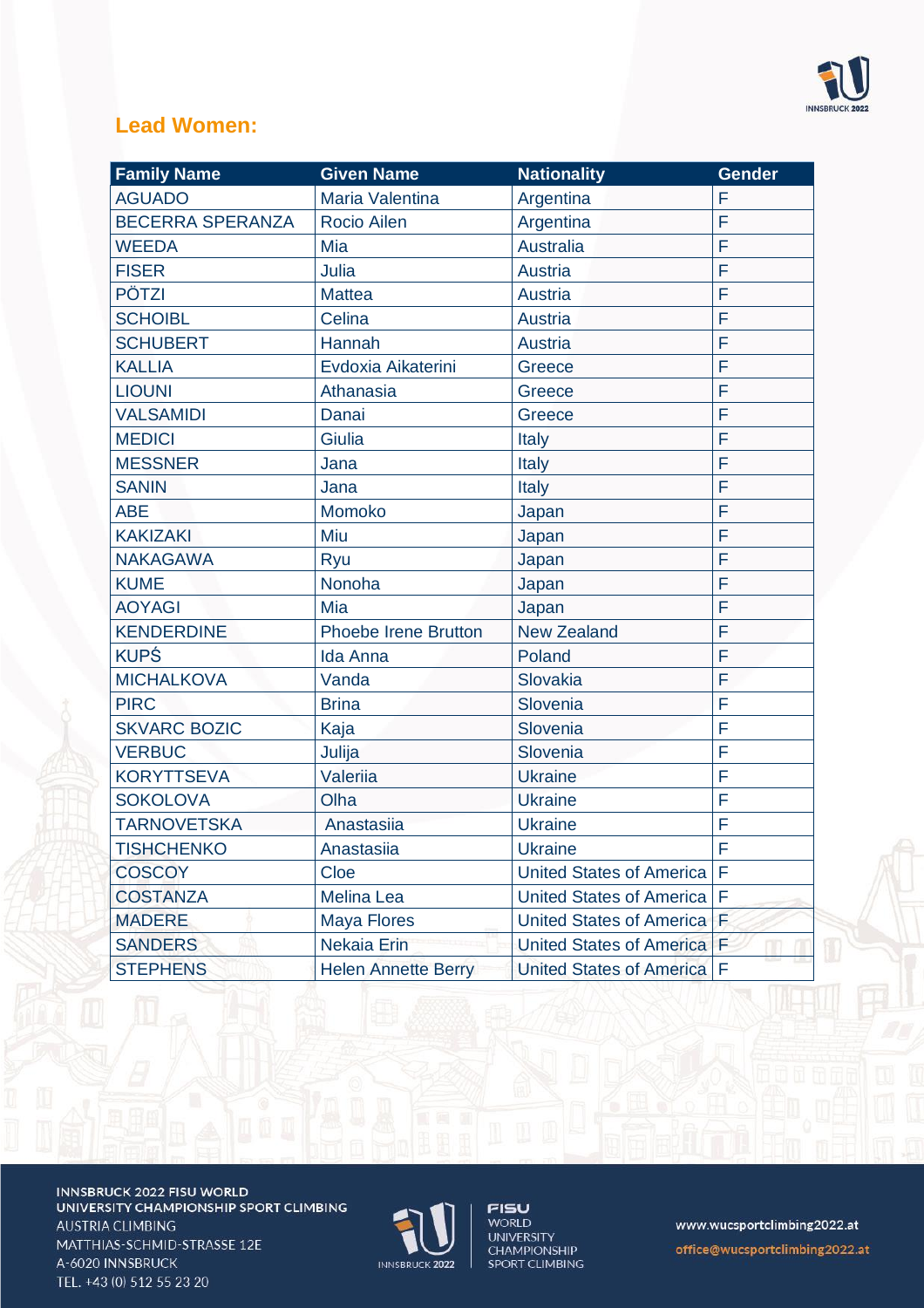

## **Lead Men**

| <b>Family Name</b>       | <b>Given Name</b>        | <b>Nationality</b>              | Gender |
|--------------------------|--------------------------|---------------------------------|--------|
| <b>OCHOA</b>             | <b>Matias</b>            | Argentina                       | M      |
| <b>PIRIZ</b>             | Joaquin Ezequiel         | Argentina                       | M      |
| <b>SALABERRY</b>         | Nicolas Agustin          | Argentina                       | M      |
| <b>DAMASCO</b>           | Joshua                   | <b>Australia</b>                | M      |
| <b>HARRISON</b>          | Campbell                 | <b>Australia</b>                | M      |
| <b>PARE</b>              | <b>Maxim</b>             | <b>Australia</b>                | M      |
| <b>YANEV</b>             | Aiden                    | <b>Australia</b>                | M      |
| <b>NEUWIRTH</b>          | Roman                    | Austria                         | M      |
| <b>PARMA</b>             | Georg                    | <b>Austria</b>                  | M      |
| <b>POTUCEK</b>           | Simon                    | <b>Czech Republic</b>           | M      |
| <b>POTUCEK</b>           | <b>Stepan</b>            | <b>Czech Republic</b>           | M      |
| <b>WÜRTHNER</b>          | Tim                      | Germany                         | M      |
| <b>NOEL-BAKER</b>        | <b>John Philip</b>       | Greece                          | M      |
| <b>TSIAOUSIS</b>         | <b>Orfeas</b>            | Greece                          | M      |
| <b>VALSAMIDIS</b>        | <b>Matthaios</b>         | Greece                          | M      |
| <b>VOLYRAKIS</b>         | Michail                  | Greece                          | M      |
| <b>BENSE</b>             | <b>Marcell</b>           | Hungary                         | M      |
| <b>LARCHER</b>           | Alessandro               | Italy                           | M      |
| <b>AMAGASA</b>           | Sohta                    | Japan                           | M      |
| <b>NISHIDA</b>           | Hidemasa                 | Japan                           | M      |
| <b>HOMMA</b>             | <b>Taisei</b>            | Japan                           | M      |
| <b>YURIKUSA</b>          | Ao                       | Japan                           | M      |
| <b>NUKUI</b>             | Ryoei                    | Japan                           | M      |
| <b>LEIPUS</b>            | <b>Joris</b>             | Lithuania                       | M      |
| KIECHLE-CORNISH          | Alexander                | <b>New Zealand</b>              | M      |
| <b>WALDIN</b>            | <b>Thomas Lethbridge</b> | <b>New Zealand</b>              | M      |
| <b>MALINOWSKI</b>        | Olaf                     | Poland                          | M      |
| <b>PARK</b>              | Gyujin                   | Republic of Korea               | M      |
| <b>PARK</b>              | Donggun                  | Republic of Korea               | M      |
| <b>BUCEK</b>             | <b>Tomas</b>             | Slovakia                        | M      |
| <b>KRATOCHVIL</b>        | Pavel                    | Slovakia                        | M      |
| <b>KURIC</b>             | Peter                    | Slovakia                        | M      |
| <b>LINACISORO MOLINA</b> | <b>Mikel Asier</b>       | Spain                           | M      |
| <b>OMETZ</b>             | <b>Baptiste</b>          | Switzerland                     | M      |
| <b>VOGT</b>              | <b>Dimitri</b>           | Switzerland                     | M      |
| <b>OSADCHYI</b>          | Leonid                   | <b>Ukraine</b>                  | M      |
| <b>TKACHUK</b>           | <b>Mykhail</b>           | <b>Ukraine</b>                  | M      |
| <b>FELLNER</b>           | <b>Stefan Josef</b>      | <b>United States of America</b> | M      |
| <b>HSIN</b>              | <b>Samuel Noah</b>       | <b>United States of America</b> | M      |
| <b>NEW</b>               | <b>Derek James</b>       | <b>United States of America</b> | M      |
| <b>OSBORNE</b>           | <b>Charles Theriault</b> | <b>United States of America</b> | M      |
| <b>POGGI</b>             | Peter Gregorio Ledesma   | <b>United States of America</b> | M      |

INNSBRUCK 2022 FISU WORLD UNIVERSITY CHAMPIONSHIP SPORT CLIMBING **AUSTRIA CLIMBING** MATTHIAS-SCHMID-STRASSE 12E A-6020 INNSBRUCK TEL. +43 (0) 512 55 23 20



**FISU PIBU<br>WORLD<br>UNIVERSITY<br>CHAMPIONSHIP<br>SPORT CLIMBING**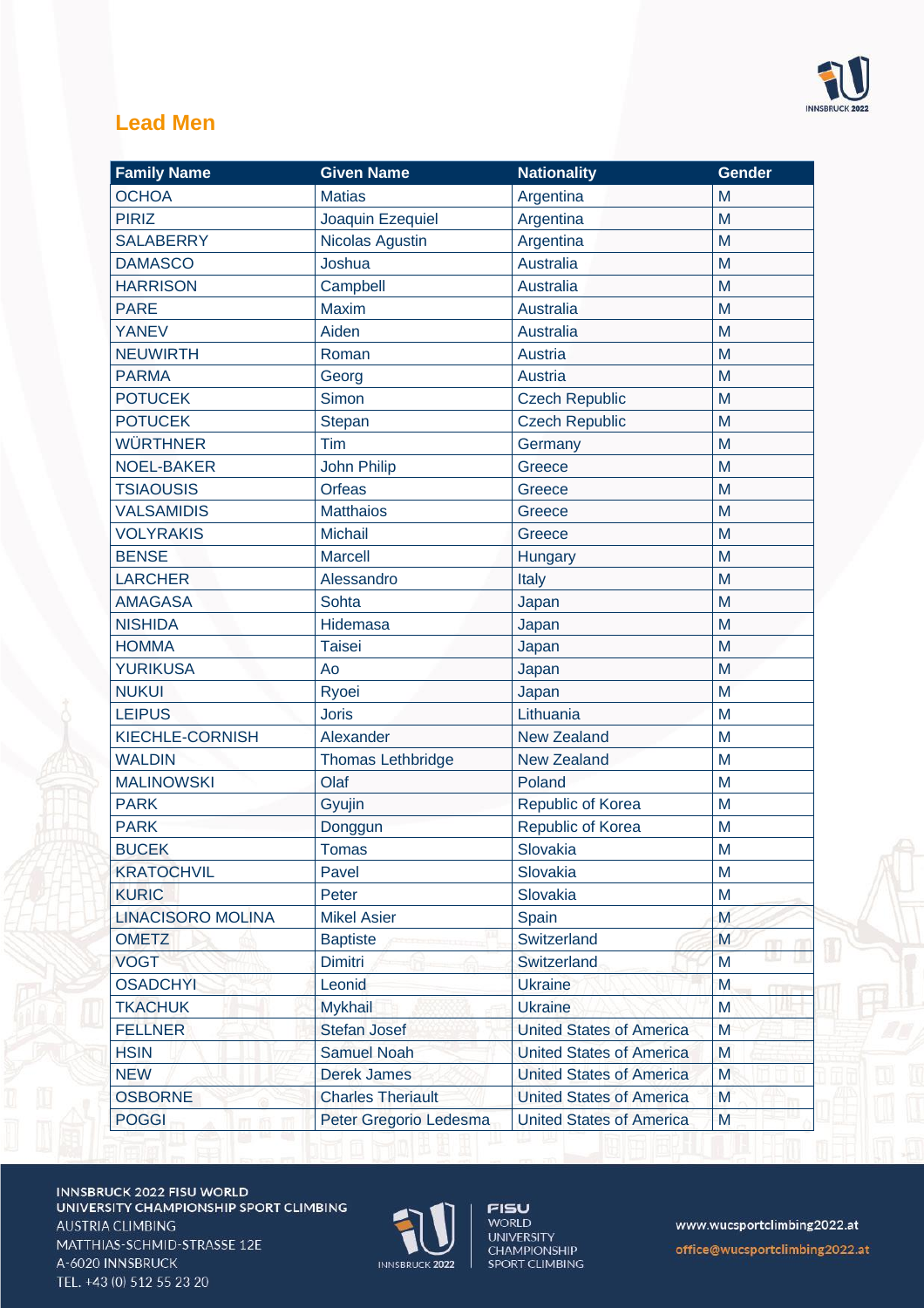

### **Boulder Women:**

| <b>Family Name</b>      | <b>Given Name</b>           | <b>Nationality</b>              | <b>Gender</b> |
|-------------------------|-----------------------------|---------------------------------|---------------|
| <b>AGUADO</b>           | <b>Maria Valentina</b>      | Argentina                       | F             |
| <b>BECERRA SPERANZA</b> | Rocio Ailen                 | Argentina                       | F             |
| <b>WEEDA</b>            | Mia                         | <b>Australia</b>                | F             |
| <b>PICCINI</b>          | Vana                        | Croatia                         | F             |
| <b>WOLF</b>             | <b>Helene</b>               | Germany                         | F             |
| <b>KALLIA</b>           | Evdoxia Aikaterini          | Greece                          | F             |
| <b>LIOUNI</b>           | Athanasia                   | Greece                          | F             |
| <b>VALSAMIDI</b>        | Danai                       | Greece                          | F             |
| <b>FOGU</b>             | <b>Miriam</b>               | Italy                           | F             |
| <b>MEDICI</b>           | Giulia                      | Italy                           | F             |
| <b>OLTRAMARI</b>        | <b>Rita</b>                 | Italy                           | F             |
| <b>ZANETTI</b>          | <b>Martina</b>              | Italy                           | F             |
| <b>NAKAMURA</b>         | Mao                         | Japan                           | F             |
| <b>NAKAGAWA</b>         | Ryu                         | Japan                           | F             |
| <b>KUME</b>             | Nonoha                      | Japan                           | F             |
| <b>AOYAGI</b>           | Mia                         | Japan                           | F             |
| <b>MATSUFUJI</b>        | Anon                        | Japan                           | F             |
| <b>TAMOSIUNAITE</b>     | <b>Rugile</b>               | Lithuania                       | F             |
| <b>KENDERDINE</b>       | <b>Phoebe Irene Brutton</b> | <b>New Zealand</b>              | F             |
| <b>KAŁUCKA</b>          | Aleksandra Zaneta           | Poland                          | F             |
| <b>KAŁUCKA</b>          | Natalia Patrycja            | Poland                          | F             |
| <b>KUPŚ</b>             | <b>Ida Anna</b>             | Poland                          | F             |
| <b>LESIEWICZ</b>        | <b>Agata Maria</b>          | Poland                          | F             |
| <b>MICHALKOVA</b>       | Vanda                       | Slovakia                        | F             |
| <b>PIRC</b>             | <b>Brina</b>                | Slovenia                        | F             |
| <b>SKVARC BOZIC</b>     | Kaja                        | Slovenia                        | F             |
| <b>VERBUC</b>           | Julija                      | Slovenia                        | F             |
| <b>KORYTTSEVA</b>       | Valeriia                    | <b>Ukraine</b>                  | F             |
| <b>SOKOLOVA</b>         | Olha                        | <b>Ukraine</b>                  | F             |
| <b>TARNOVETSKA</b>      | Anastasiia                  | <b>Ukraine</b>                  | F             |
| <b>TISHCHENKO</b>       | Anastasiia                  | <b>Ukraine</b>                  | F             |
| <b>COSCOY</b>           | Cloe                        | <b>United States of America</b> | F             |
| <b>COSTANZA</b>         | <b>Melina Lea</b>           | <b>United States of America</b> | F             |
| <b>HERDIC</b>           | <b>Emily Shea</b>           | <b>United States of America</b> | F             |
| <b>MADERE</b>           | <b>Maya Flores</b>          | <b>United States of America</b> | F             |
| <b>SANDERS</b>          | Nekaia Erin                 | <b>United States of America</b> | F             |

INNSBRUCK 2022 FISU WORLD UNIVERSITY CHAMPIONSHIP SPORT CLIMBING **AUSTRIA CLIMBING** MATTHIAS-SCHMID-STRASSE 12E A-6020 INNSBRUCK TEL. +43 (0) 512 55 23 20



**FISU PIBU<br>WORLD<br>UNIVERSITY<br>CHAMPIONSHIP<br>SPORT CLIMBING**